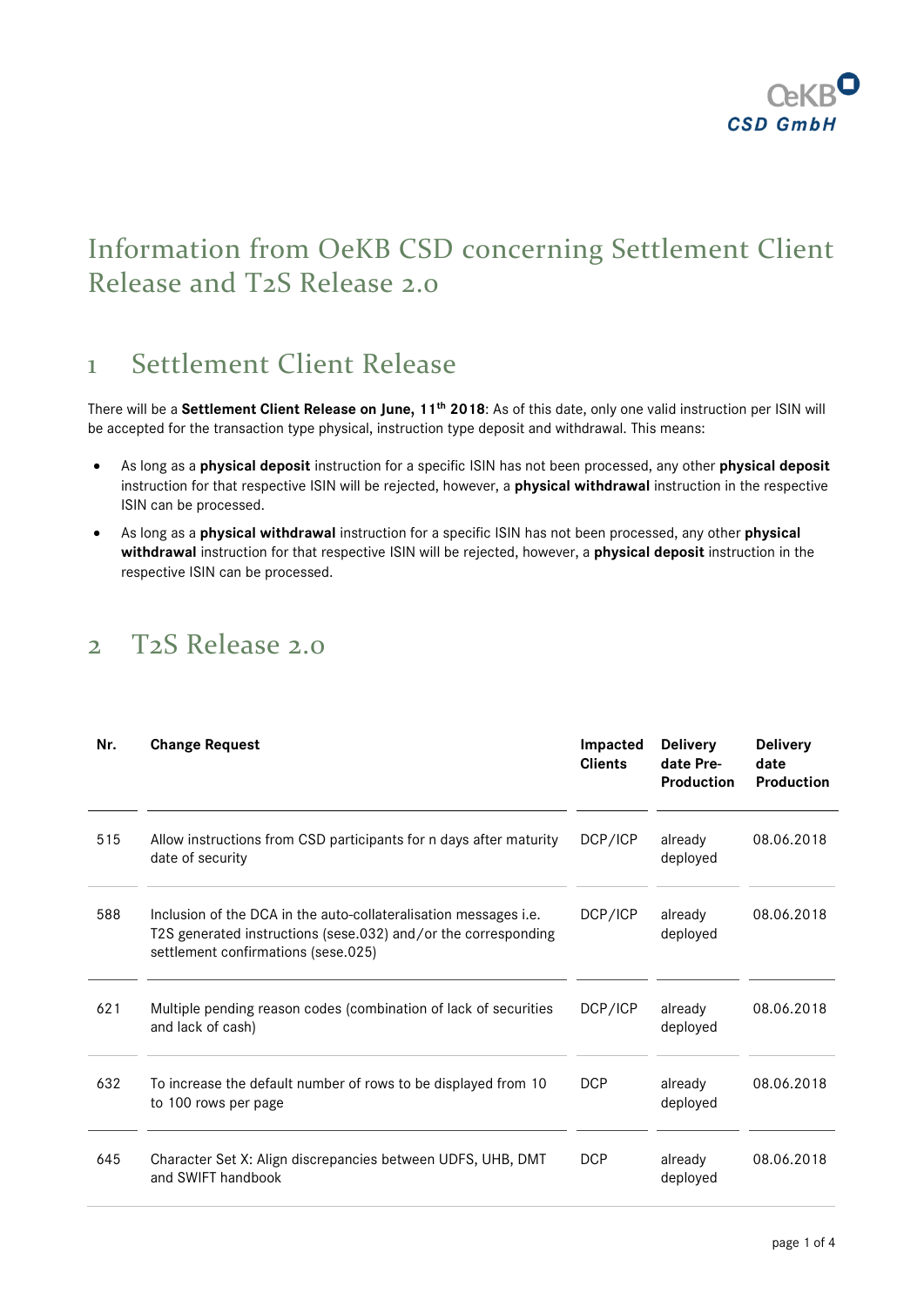

| Nr. | <b>Change Request</b>                                                                                   | Impacted<br><b>Clients</b> | <b>Delivery</b><br>date Pre-<br><b>Production</b> | <b>Delivery</b><br>date<br>Production |
|-----|---------------------------------------------------------------------------------------------------------|----------------------------|---------------------------------------------------|---------------------------------------|
| 648 | Enhancement of operational resilience in multi-currency context                                         | <b>DCP</b>                 | already<br>deployed                               | 08.06.2018                            |
| 649 | Handling of leading and trailing "blanks" and "/" in A2A and U2A<br>names and Identification attributes | DCP/ICP                    | already<br>deployed                               | 08.06.2018                            |
| 666 | T2S should lower maximum outbound file size to 99 MB                                                    | <b>DCP</b>                 | already<br>deployed                               | 08.06.2018                            |

### **Content of the Change Requests**

#### **CR 515 - Allow instructions from CSD participants for n days after maturity date of security**

The aim of the change request is that CSD participants should have the possibility to send settlement instructions to the T2S system during the 20 day period following the maturity date of a security.

Currently only CSDs are allowed to send settlement instructions to T2S on or after the maturity date of a security as recorded in T2S static data. Therefore, it will not be possible with the current T2S functionality for CSD participants (including CCPs) to send settlement instructions to T2S during the 20 day transformation detection period after the maturity date of a security.

What should be possible with the T2S functionality in order to comply with the above requirement of the T2S CA standards is:

- during the 20 day period instructions sent by CSD participants will be validated and allowed to matched but not to settle
- with the exception of Payment Free of Delivery (PFOD) instructions sent by CCPs which will be allowed to settle

After the end of this 20 day period all instructions from CSD participants, irrespective of their matching status, will be cancelled by T2S.

Link: *[https://www.ecb.europa.eu/paym/t2s/progress/pdf/crg/t2s\\_0515\\_urd.pdf](https://www.ecb.europa.eu/paym/t2s/progress/pdf/crg/t2s_0515_urd.pdf)*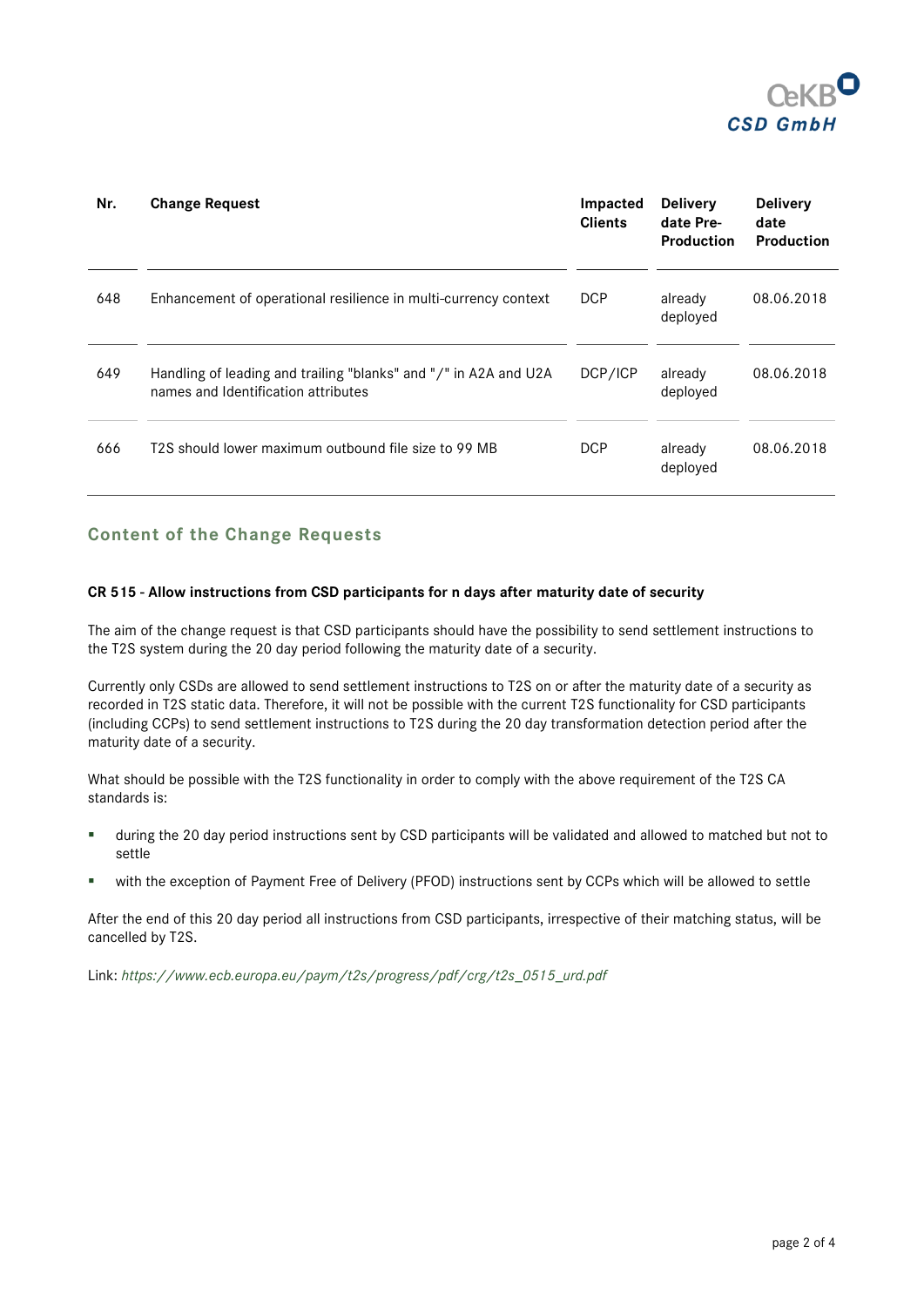

#### **CR 588 - Inclusion of the DCA in the auto-collateralisation messages i.e. T2S generated instructions (sese.032) and/or the corresponding settlement confirmations (sese.025)**

T2S does not provide sufficient information to Central Banks when relocation of collateral, which is the last exceptional step in the automated reimbursement process. To solve the issue, the DCA number of the T2S auto-collateralisation receiving Payment Bank should be included in sese.032 and corresponding sese.025.

Link: *[http://www.ecb.europa.eu/paym/t2s/progress/pdf/crg/t2s\\_0588\\_sys.pdf](http://www.ecb.europa.eu/paym/t2s/progress/pdf/crg/t2s_0588_sys.pdf)*

#### **CR 621 - Multiple pending reason codes (combination of lack of securities and lack of cash)**

T2S will modify the sending of the status messages in case of CLAC/ MONY and LACK/ CMON (for DvP and RvP instructions) and for LACK/ MONY and CLAC/ CMON (for DWP / RWP instructions).

At the momentan T2S is checking the availability of both the securities and the cash when attempting a settlement. If both sides are missing T2S reports multiple pending reason codes.

With this change request T2S will not do any further checks on the cash side when there are insufficient securities to settle the instruction.

T2S will check the securities leg first.

If the securities position is not available, T2S doesn't proceed checking the cash leg. The reporting to be sent to the clients is a sese.024 with pending reason code LACK tor the seller and a sese.024 with pending reason code CLAC to the buyer.

If the securities position is available, T2S proceeds with checking the cash leg. If there is lack of cash, the reporting to be sent to the clients is a sese.024 with pending reason code CMON to the seller and a sese.024 with pending reason code MONY to the buyer.

Link: *[http://www.ecb.europa.eu/paym/t2s/progress/pdf/crg/t2s\\_0621\\_sys.pdf](http://www.ecb.europa.eu/paym/t2s/progress/pdf/crg/t2s_0621_sys.pdf)*

#### **CR 632 - To increase the default number of rows to be displayed from 10 to 100 rows per page**

The aim of the change request is to improve the overview of the displayed information.

Link: *[http://www.ecb.europa.eu/paym/t2s/progress/pdf/crg/t2s\\_0632\\_sys.pdf](http://www.ecb.europa.eu/paym/t2s/progress/pdf/crg/t2s_0632_sys.pdf)*

#### **CR 645 - Character Set X: Align discrepancies between UDFS, UHB, DMT and SWIFT handbook**

New field rules on the T2S GUI for all text field will be introduced.

Link: *[http://www.ecb.europa.eu/paym/t2s/progress/pdf/crg/t2s\\_0645\\_sys.pdf](http://www.ecb.europa.eu/paym/t2s/progress/pdf/crg/t2s_0645_sys.pdf)*

#### **CR 648 - Enhancement of operational resilience in multi-currency context**

Due to the migration of the Danish market it is required to amend the operational day during the real-time settlement cut-off period (RTS closure time: 16.00 – 18.00 CET) in order to react more flexible and to have less dependencies between the different currencies.

Link: *[http://www.ecb.europa.eu/paym/t2s/progress/pdf/crg/t2s\\_0648\\_sys.pdf](http://www.ecb.europa.eu/paym/t2s/progress/pdf/crg/t2s_0648_sys.pdf)*